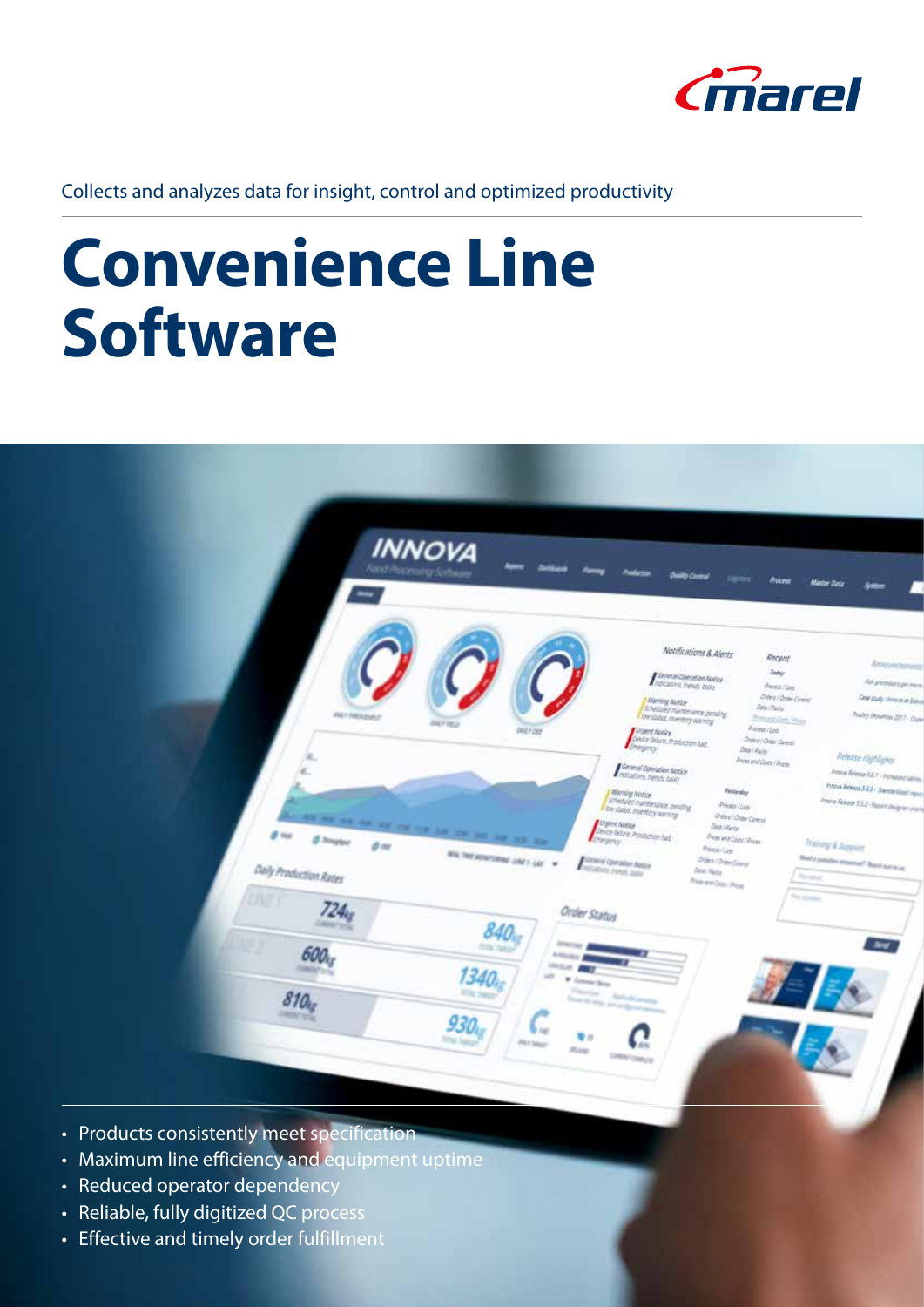### **Optimize production optimize profitability**

**Convenience Line Software collects and analyzes data from your line to give you a complete insight into production. It lets you take complete control of the process and allows you to make informed decisions to optimize profitability.**

#### **Maximum product consistency**

Convenience Line Software makes it easy to meet the strictest product specifications by maintaining a consistent and controlled production process. It connects product and process data to provide valuable insight into processing. If there are any deviations from specifications, all necessary information is readily available to pinpoint and resolve the issues or even prevent them from happening.

#### **Efficient order fulfillment**

## Get ready for the future with **data-driven processing** 10,540 kg

Yield

**Oven temperature** 

Thanks to the complete overview of production and order status that Convenience Line Software provides, production schedules can be easily monitored and modified to ensure targets are met correctly and on time.

#### **Optimal line performance**

Easy-to-read dashboards give real-time status of equipment availability and performance. This allows problems to be identified and resolved quickly and efficiently, maximizing uptime. Historical reports help identify areas for focus and to optimize overall equipment effectiveness.

#### **Reliable paperless QC process**

Convenience Line Software fully digitizes the quality control process. It ensures data is collected accurately, stored reliably and easily accessible for evaluations, audits and recalls. Paper records are a thing of the past.

#### **Modular and easy to implement**

Convenience Line Software is a modular solution that integrates effortlessly with both Marel and third-party processing equipment. It gives you the flexibility to start with a base of essential features and expand your package according to specific business needs and goals as your company grows.

### **Cyber security a priority**

With the threat of attacks on systems and data increasing globally, we make cyber security a priority at Marel. We ensure the Convenience Line Software is protected with security updates as required. You can also be certain that your processing is not dependent on the software and will continue to function independently if there should ever be any issues.

#### **A secure investment**

Thanks to the control Convenience Line Software gives over processing, product recalls and costly customer claims for off-spec products can be significantly reduced. And, as a committed IT partner, we are dedicated to assisting and supporting food processors throughout the lifetime of their systems.

**Availability**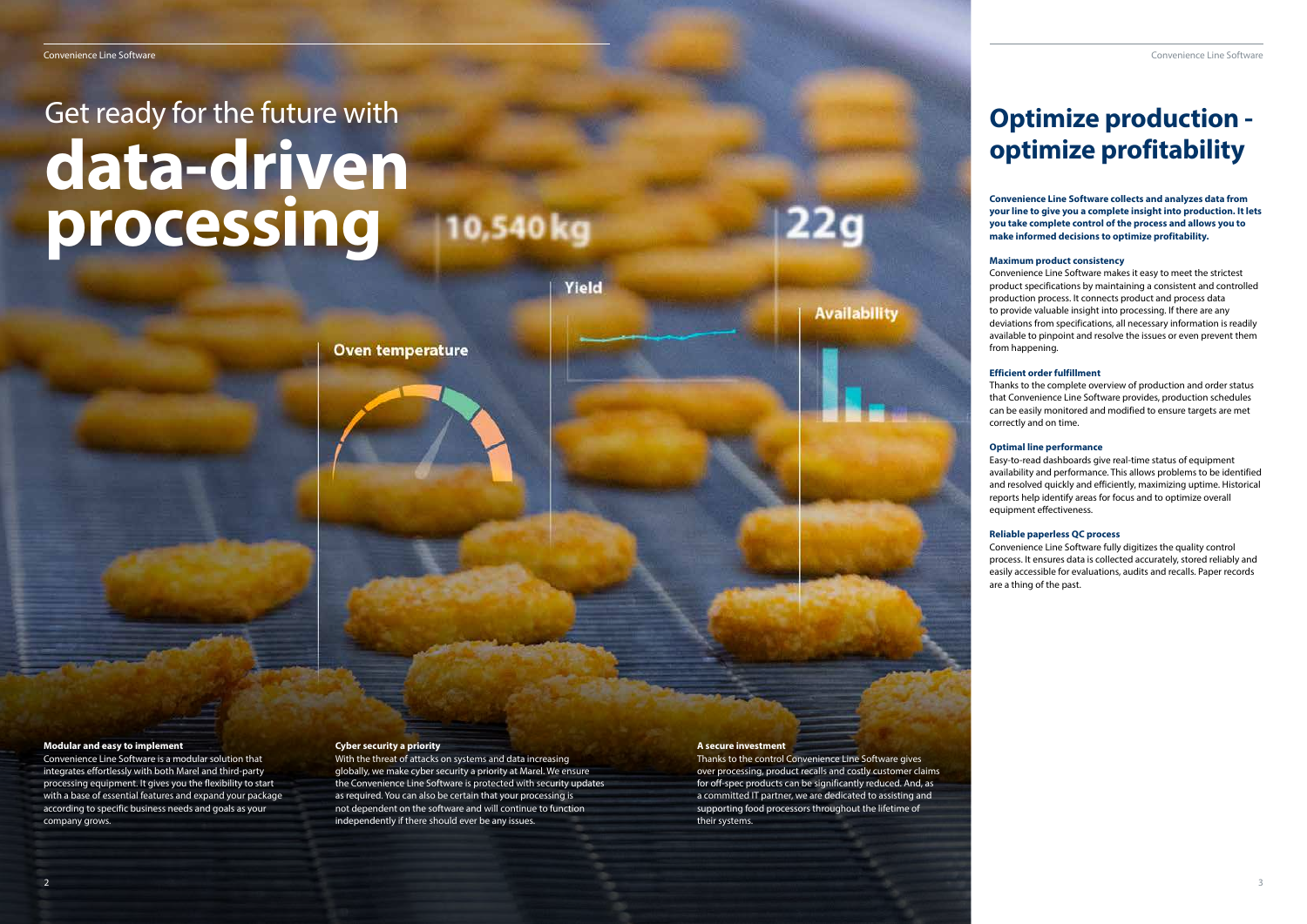**Make profitable, data-driven decisions** Real-time and historical data give an overview of key performance indicators such as yield and throughput, allowing improvements to be made to optimize profits.

**Protect and enhance company reputation** Reliable data collection provides full traceability and ensures quality and food safety standards are consistently met. This ensures fewer complaints and recalls, ultimately protecting a company's good name.

#### **Ensure reliable quality-control**

### Why choose **Convenience Line Software? Get full production overview**

Operators are instructed exactly when and how to take QC measurements. Data is automatically fed into the system, minimizing the risk of human error.

Convenience Line Software **Convenience Line Software** Convenience Line Software Convenience Line Software Convenience Line Software



A complete overview of production progress and order status allows immediate action to be taken to ensure all targets are met to schedule.

#### **Make the QC process easy & dependable**

All QC data is displayed clearly, stored reliably and accessible at the touch of a button for evaluations, audits and recalls.

#### **Consistently meet product specs**

Production can be monitored in real time to ensure product specifications for weight, temperature, color, shape etc., are continually met.

#### **Intuitive and user-friendly**

Convenience Line Software has many users and is specifically created to help each of them with their challenges. It's intuitive design makes it a truly user-friendly tool.

**Maintain a consistent process**

Operators are guided through set up with precise instructions on machines, settings and ingredients, ensuring every detail is right - every time.

#### **Optimize line performance**

Real-time and historical reports help identify areas for improvement to optimize overall equipment effectiveness.

#### **Maximize equipment uptime**

Alarms help quickly identify equipment faults and all the information is at your fingertips to pinpoint and resolve issues or even prevent them from happening.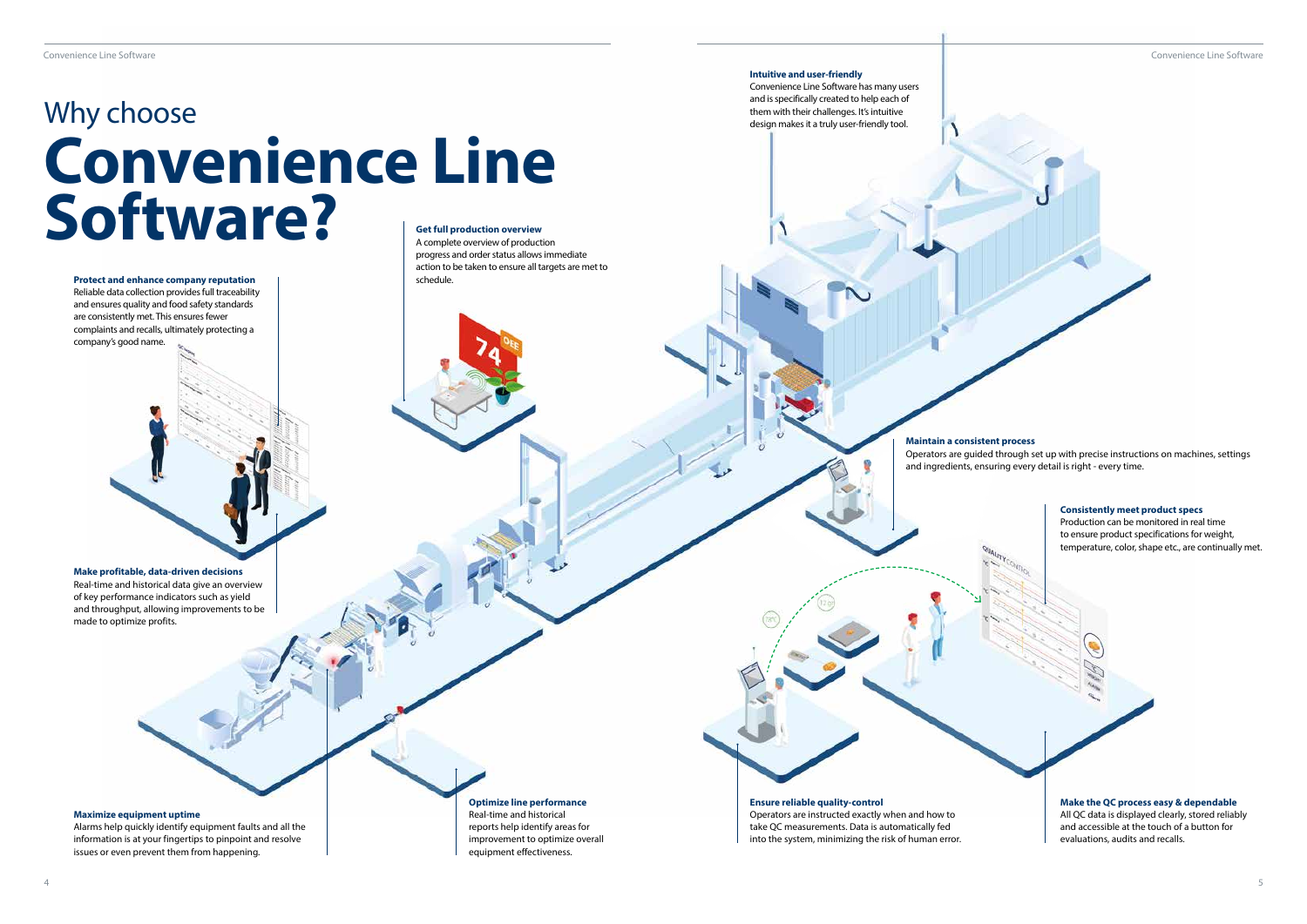



#### **Line operators**

#### **The software guides operators through tasks to minimize human error and ensure consistency in processing.**

- Step by step instructions for line set up
- Practical guidance on programing
- machine settings • Detailed directions for managing
- product ingredients
- Specific instruction on when and how to take QC measurements

#### **The Quality Manager**

**The quality control process is fully digitized, ensuring data is collected accurately, stored reliably and easily accessible.**

- Easy to read run charts and dashboards give clear overview of production process and product specifications
- Data from QC measurements feeds automatically into the system
- Information is accessible at the touch of a button for QC evaluations, audits and recalls
- All data remains connected to a batch or LOT number for full traceability

#### **The Operations Manager**

**The software provides all the data necessary to get a full overview of production. This enables any problems to be easily pinpointed and resolved, ensuring all production targets are met on time.**

- Run charts and dashboards allow easy monitoring of production progress and order status
- Early warning alarms indicate when processes run outside of settings
- Easy access to historical data allows troubleshooting to solve processing problems fast



**The Maintenance Manager**

**Real-time and historical reports take the stress out of identifying problems. Issues can be solved fast or even prevented, meaning more uptime and better performance.**

- Dashboards give insight into equipment performance, taking away the guesswork when identifying issues
- Alarm reports ensure problems can be solved fast or even prevented
- Information on OEE helps identify focus areas for improvement

#### **The Plant Manager and the CEO**

**The software provides direct insight into processing, enabling informed decisions to be made for continual improvements, such as reducing giveaway, making better use of labor and optimizing raw material use.**

• Dashboards and reports give a clear overview of KPIs, such as yield and throughput, allowing improvements to be made to optimize profits

• Dependency on operators is reduced and business continuity ensured

• Maximum control over product consistency provides certainty that customer

expectations are met, resulting in fewer complaints and recalls

• Assurance is provided that all employees have the right information to do their job in the most efficient way



# What are the **benefits for users?**